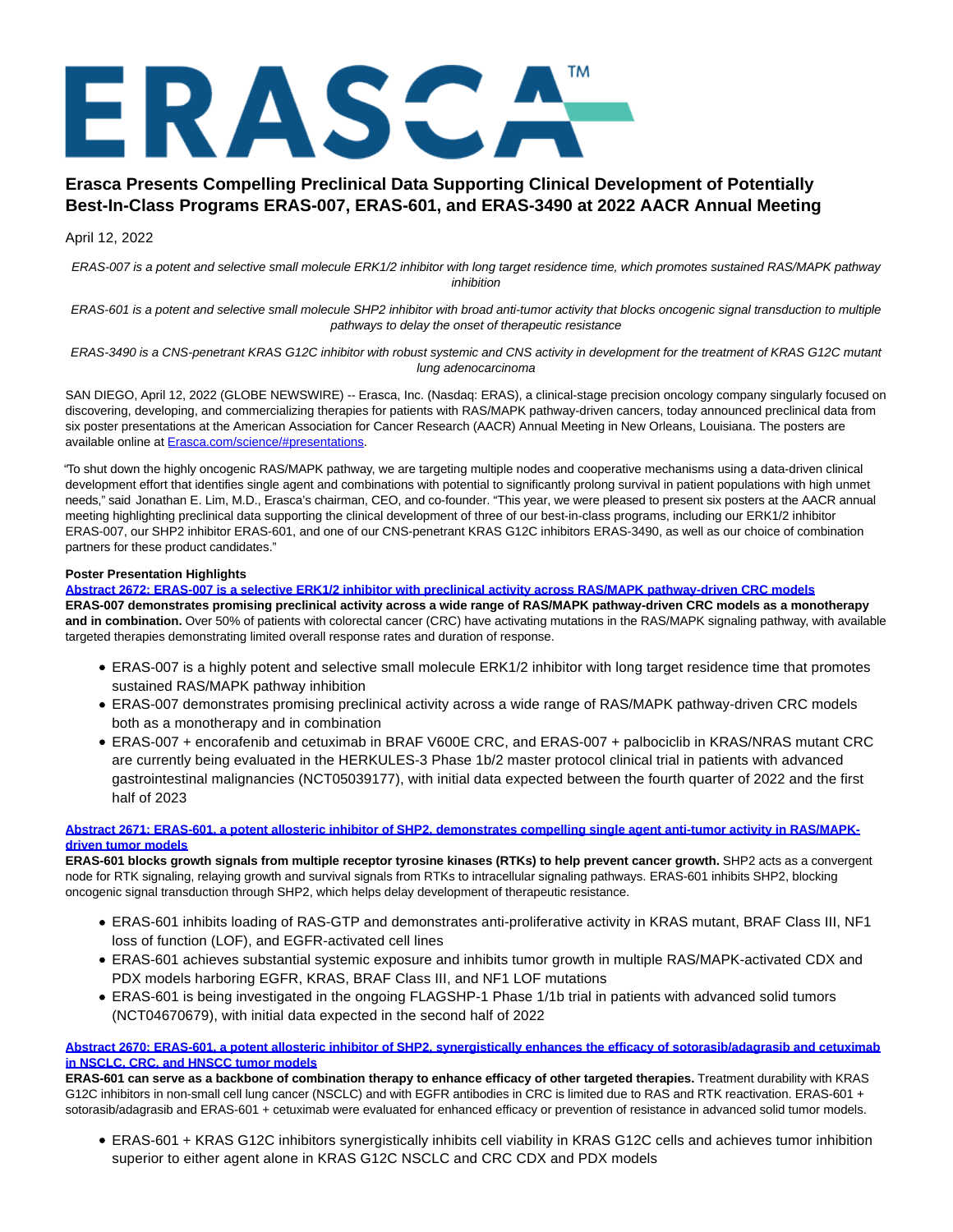- ERAS-601 + cetuximab enhances anti-proliferative activity and achieves tumor growth inhibition superior to respective monotherapies in RAS/RAF wildtype HPV-negative head and neck squamous cell carcinomas (HNSCC) and triple wildtype (KRAS/NRAS/BRAF wildtype) CRC CDX and PDX models
- ERAS-601 + sotorasib is being investigated in the ongoing HERKULES-2 Phase 1b/2 master protocol in patients with advanced NSCLC (NCT04959981)
- ERAS-601 + cetuximab is being investigated in the FLAGSHP-1 Phase 1/1b trial in patients with advanced solid tumors, including RAS/RAF wildtype CRC and HPV-negative HNSCC tumors (NCT04670679), with initial data expected between the fourth quarter of 2022 and the first half of 2023

# **[Abstract 3345: ERAS-601, a potent allosteric inhibitor of SHP2, synergistically enhances the activity of a FLT3 inhibitor, gilteritinib, in](https://www.globenewswire.com/Tracker?data=pjOQYEzVWR-qhSWPdsB2-l_JDbI_uDhcUrrv9cilQsqIzhTgBwCaiROxOLGMuT073gxXVNWvsyvq9zkNUUbZihjSEPSwKnvrVtqf2VwJiPr8otSnySaubuzG1_LZrTdX6U8FZ-zxs8OGGKBuzqYBk4eARKaVWmoFaQUkCTm5Y8K5VFq6R_ninXbdInVIBqsPYpT0SpxyL7f2MrGmiw5z2UeGH0O4wU4GvyFIa0j5cumm9lbUbNOpl5dUWs2NhV4xDBnPD5LRuPW18toVXkog9Rik6wPNvvS2dzP_P1AV43r5DY8TBICQnStbsQFOpAi86OuWGuCNOeIji-Cl9RuMQw==) FLT3-mutated AML tumor models**

**ERAS-601 works synergistically with gilteritinib to inhibit RAS/MAPK signaling and cell viability of FLT3-mutated acute myeloid leukemia (AML), achieving more durable tumor inhibition than either agent alone.** AML is dependent on RAS/MAPK pathway signaling, with prevalent mutations across multiple nodes of this pathway. Gilteritinib, a FLT3 inhibitor, has demonstrated clinical activity, but resistance limits the benefit of gilteritinib monotherapy. ERAS-601 + gilteritinib was evaluated non-clinically in FLT3-mutated AML models to assess potential for improvement with co-suppression of the RAS/MAPK pathway.

- ERAS-601 + gilteritinib inhibits oncogenic RAS/MAPK pathway signaling as measured by ERK1/2 phosphorylation and synergistically inhibits cellular viability of FLT3-mutated AML cells in vitro
- ERAS-601 + gilteritinib achieves more durable tumor growth inhibition in vivo than either agent alone in multiple FLT3-ITD mutant models
- ERAS-601 + gilteritinib in FLT3-altered AML is being investigated in the HERKULES-4 Phase 1b/2 master protocol trial in patients with hematologic malignancies (NCT05279859)

#### **[Abstract 2669: ERAS-007 \(ERK1/2 inhibitor\) + ERAS-601 \(SHP2 inhibitor\) exhibit nonclinical combination activity across KRAS mutated](https://www.globenewswire.com/Tracker?data=pjOQYEzVWR-qhSWPdsB2-m3uqs5hqB09eUDTHD3r4mfIrAvRHlMQDNmmDUs5zSbalFretVEtdjmXN53pkbmwc7pRLSv7YEm-p3-c-NghREwIPWIKdSGbd6v_6VhkMLFyPfaaYm1zu6erJrXKaGBdNhaaG7jet3u4hPOppeNPeu2vkvFkYtIt6Fd0blQrnVQlJ4Vm-HtkKB4k-NaEa1tO3kcJGTdAXEPFyE72mZDjMjBu3x_RCaL57l5JIhCZnGYE2R6DgxNeqKdjxm0C8CBaKuFl8jM25SFMJ6QXumGxU5sJj9E6xsfApW4r_NfF9JBmkFy60h-ZzvC0jL6w37vd5Q==) NSCLC, CRC, and PDAC tumor models**

**Erasca's first MAPKlamp, ERAS-007 + ERAS-601, demonstrates combination activity in KRAS mutant tumor models by inhibiting both an upstream node of the RAS/MAPK pathway, SHP2, and the most distal node, ERK1/2.** KRAS mutations occur in approximately 25% of all cancers and promote oncogenesis via constitutive activation of the RAS/MAPK pathway. Rapid emergence of resistance, often mediated by reactivation of RAS/MAPK signaling, limits monotherapy activity. Erasca's first MAPKlamp (ERAS-007 + ERAS-601) was evaluated for the potential to prevent RAS/MAPK pathway reactivation more robustly than inhibition of a single node alone.

- The ERAS-007 + ERAS-601 MAPKlamp combination inhibits colony growth more potently than either agent alone in KRAS mutant NSCLC, CRC, and PDAC cell lines in vitro
- The ERAS-007 + ERAS-601 MAPKlamp combination achieved superior tumor growth inhibition and regression over either agent alone in KRAS mutant NSCLC, CRC, and PDAC xenografts in vivo
- These data support the clinical development of the ERAS-007 + ERAS-601 MAPKlamp combination

#### **[Abstract 2675: Discovery of potent CNS-penetrant covalent KRAS G12C inhibitors](https://www.globenewswire.com/Tracker?data=pjOQYEzVWR-qhSWPdsB2-iHTFGpR35obLoajk1YaHKuVJ8xMS0-B2WfHXgSheeCrCExXB6ErIOGHYBF0a9OLsIBqBdvXLyEzT76r-XcwHmesHgpgEZWoUXnpJ-j7UPlFhJ1zEs6poXEOfbFwEMUfXOP4o9f_4mt2cQf9CqEyQgfCuec2tN8Np-8AE-vcGOGN2nTaFtvhvCjLdRqWW9XezHNSUVmlewAlz3PS_xzv4pw=)**

**Erasca has discovered multiple central nervous system (CNS)-penetrant KRAS G12C inhibitors (ERAS G12Ci's) with robust systemic and CNS activity, highlighting these inhibitors' potential to address systemic cancers with CNS involvement.** The KRAS G12C mutation occurs in 14% of lung adenocarcinoma tumors, with brain metastases in up to 40% of patients. ERAS-3490, an ERAS G12Ci, is designed to address the high prevalence of CNS metastases in KRAS G12C mutant lung cancer.

- ERAS G12Ci's achieve 11-68% brain/plasma concentration ratios in intravenously infused rats, with brain concentrations between 91-290 ng/g, and potently inhibit cell proliferation and RAS/MAPK signaling in KRAS G12C cell lines
- ERAS-3490 has robust anti-tumor activity in KRAS G12C mutant MIA PaCa-2, NCI-H1373, and NCI-H2122 CDX subcutaneous models
- ERAS-3490 shows robust anti-tumor activity and dose-dependent survival benefit in the KRAS G12C NSCLC intracranial model NCI-H1373-luc, a nonclinical model of NSCLC CNS metastasis
- IND filing for ERAS-3490 in KRAS G12C mutant NSCLC is expected in the second half of 2022

#### **About Erasca**

At Erasca, our name is our mission: To erase cancer. We are a clinical-stage precision oncology company singularly focused on discovering, developing, and commercializing therapies for patients with RAS/MAPK pathway-driven cancers. Our company was co-founded by leading pioneers in precision oncology and RAS targeting to create novel therapies and combination regimens designed to comprehensively shut down the RAS/MAPK pathway for the treatment of cancer. We have assembled what we believe to be the deepest RAS/MAPK pathway-focused pipeline in the industry. We believe our team's capabilities and experience, further guided by our scientific advisory board which includes the world's leading experts in the RAS/MAPK pathway, uniquely position us to achieve our bold mission of erasing cancer.

#### **Cautionary Note Regarding Forward-Looking Statements**

Erasca cautions you that statements contained in this press release regarding matters that are not historical facts are forward-looking statements. The forward-looking statements are based on our current beliefs and expectations and include, but are not limited to: our expectations regarding the potential therapeutic benefits of our product candidates, including ERAS-007, ERAS-601, and ERAS-3490; the planned advancement of our development pipeline, including the anticipated timing of data readouts for our clinical trials, the expected timing of the IND filing for ERAS-3490, and other upcoming development milestones. Actual results may differ from those set forth in this press release due to the risks and uncertainties inherent in our business, including, without limitation: our approach to the discovery and development of product candidates based on our singular focus on